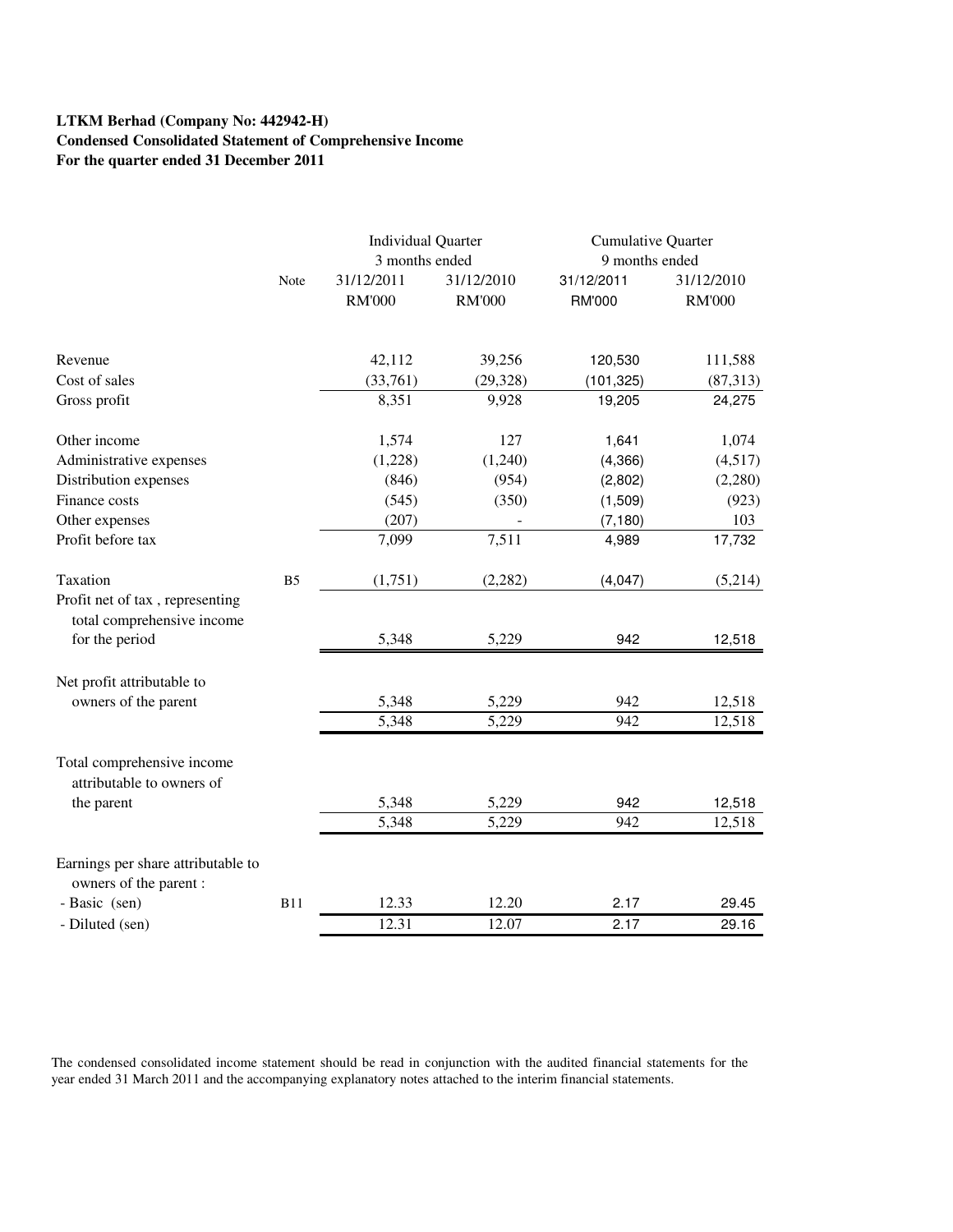### **LTKM Berhad (Company No: 442942-H)**

## **Condensed Consolidated Statement of Financial Position**

 **As at 31 December 2011**

|                                                          |      | As at            | As at            |
|----------------------------------------------------------|------|------------------|------------------|
|                                                          | Note | 31 Dec 2011      | 31 Mar 2011      |
|                                                          |      | <b>RM'000</b>    | <b>RM'000</b>    |
| <b>ASSETS</b>                                            |      |                  |                  |
| <b>Non-current assets</b>                                |      |                  |                  |
| Property, plant and equipment                            |      | 105,540          | 117,104          |
| Investment properties                                    |      | 11,359           | 1,448            |
| Land held for property development                       |      |                  | 9,911            |
| Investment securities                                    |      | 2,956            | 2,885            |
|                                                          |      | 119,855          | 131,348          |
| <b>Current assets</b>                                    |      |                  |                  |
|                                                          |      |                  |                  |
| <b>Biological</b> asset<br>Inventories                   |      | 13,045<br>17,497 | 12,910<br>10,815 |
|                                                          |      | 2,561            | 1,228            |
| Property Development Cost<br>Trade and other receivables |      | 12,229           | 10,819           |
| Cash and bank balances                                   |      | 10,540           | 16,222           |
|                                                          |      | 55,872           | 51,994           |
|                                                          |      |                  |                  |
| <b>TOTAL ASSETS</b>                                      |      | 175,727          | 183,342          |
|                                                          |      |                  |                  |
| <b>EQUITY AND LIABILITIES</b>                            |      |                  |                  |
| Attributable to equity holders of the parent             |      |                  |                  |
| Share capital                                            |      | 43,368           | 43,232           |
| Reserves                                                 |      | 81,770           | 84,398           |
| <b>Total equity</b>                                      |      | 125,138          | 127,630          |
| <b>Non-current liabilities</b>                           |      |                  |                  |
| Hire purchase payables                                   |      | 1,150            | 7,225            |
| <b>Borrowings</b>                                        | B7   | 16,841           | 18,547           |
| Deferred tax liabilities                                 |      | 7,598            | 7,600            |
|                                                          |      | 25,589           | 33,372           |
| <b>Current liabilities</b>                               |      |                  |                  |
| Trade and other payables                                 |      | 11,589           | 6,652            |
| Dividend payable                                         |      |                  | 2,162            |
| Hire purchase payables                                   |      | 607              | 2,074            |
| <b>Borrowings</b>                                        | B7   | 11,925           | 8,413            |
| Taxation                                                 |      | 879              | 3,039            |
|                                                          |      | 25,000           | 22,340           |
| <b>Total liabilities</b>                                 |      | 50,589           | 55,712           |
| TOTAL EQUITY AND LIABILITIES                             |      | 175,727          | 183,342          |

The condensed consolidated balance sheet should be read in conjunction with the audited financial statements for the year ended 31 March 2011 and the accompanying explanatory notes attached to the interim financial statements.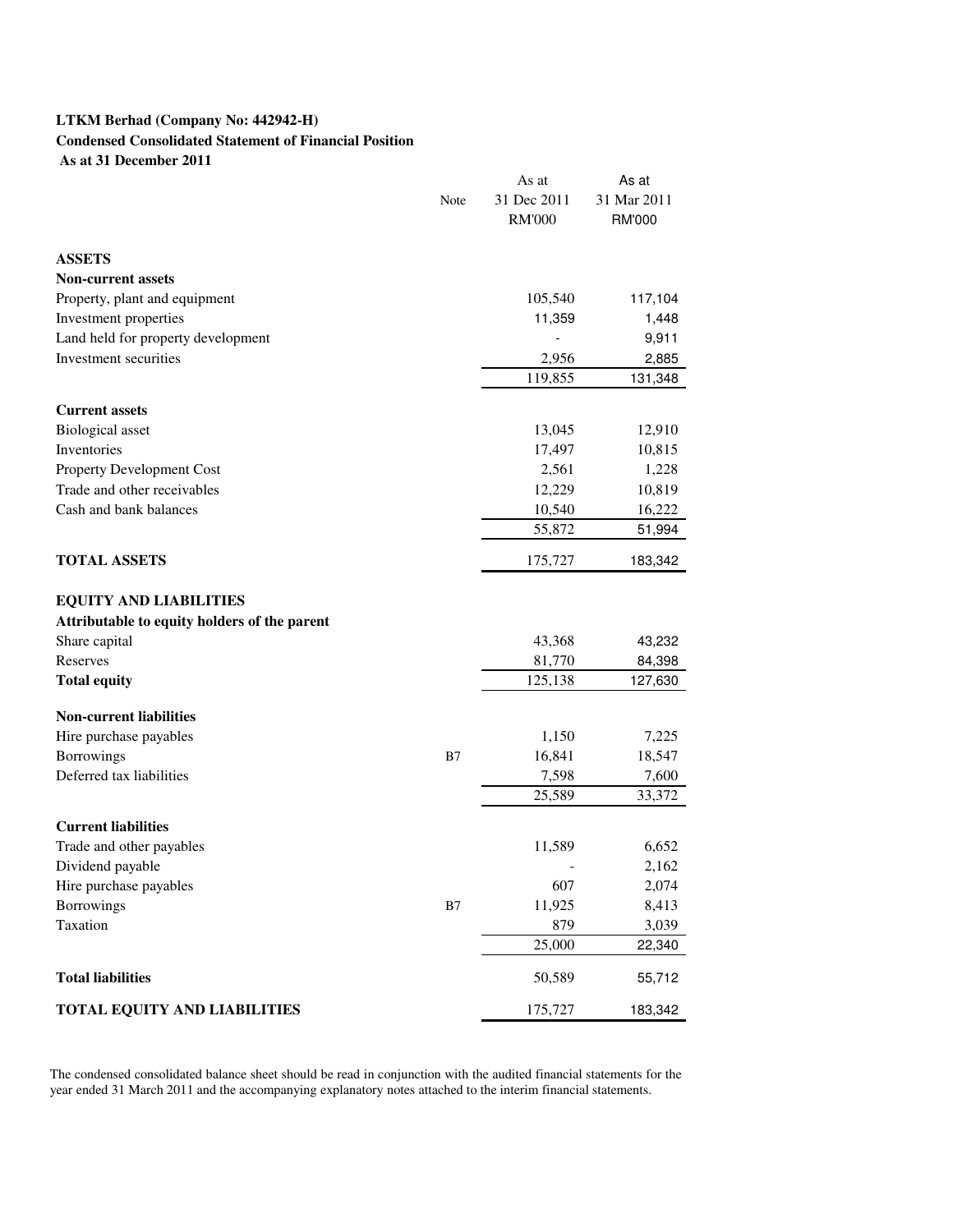#### **LTKM Berhad (Company No: 442942-H) Condensed Consolidated Statement of Cash Flows**

| 9 months ended 31 December<br>2011<br>2010<br><b>RM'000</b><br>RM'000<br><b>CASH FLOW FROM OPERATING ACTIVITIES</b><br>Profit before tax<br>4,989<br>17,732<br>Adjustment for non-cash flow<br>Depreciation of property, plant & equipment<br>8,027<br>6,876<br>Amortisation of biological assets<br>6<br>9<br>Recovery of bad debts written off<br>(8)<br>Fair value gain on investment securities<br>(50)<br>(103)<br>Loss/(gain) on disposal of investment securities<br>29<br>(8)<br>Write off of property, plant and equipment<br>373<br>Impairment loss on inventories<br>228<br>Gain on disposal of fixed assets<br>(908)<br>Impairment loss on fixed assets<br>6,708<br>Impairment loss on trade receivables<br>200<br>Share options (reversed)/granted under ESOS<br>(167)<br>244<br>Unrealised exchange gain<br>(19)<br>$\overline{a}$<br>Dividend income<br>(76)<br>(131)<br>Operating profit before changes in working capital<br>19,332<br>24,619<br>(Increase)/decrease in biological assets<br>(141)<br>782<br>Increase in property development costs<br>(1, 333)<br>(159)<br>Increase in inventories<br>(6,910)<br>(5, 426)<br>(Increase)/decrease in receivables<br>(1,602)<br>242<br>Increase in payables<br>4,937<br>1,662<br>Cash generated from operating activities<br>14,283<br>21,720<br>Net taxes paid<br>(6,209)<br>(3,947)<br>Net cash flows generated from operating activities<br>8,074<br>17,773<br><b>CASH FLOW FROM INVESTING ACTIVITIES</b><br>Purchase of property, plant & equipment<br>(4,139)<br>(17, 454)<br>Purchase of marketable securities<br>(1, 153)<br>(1, 381)<br>Proceeds from disposal of property, plant & equipment<br>1,503<br>2.00<br>Proceeds from disposal of marketable securities<br>1,131<br>5,778<br>Dividend received<br>67<br>33<br>Net cash flows used in investing activities<br>(2,591)<br>(13,022)<br><b>CASH FLOW FROM FINANCING ACTIVITIES</b><br>Dividends paid<br>(5,630)<br>(4,254)<br>Proceeds from issue of shares<br>201<br>1,065<br>Repaymnent of term loans<br>(1,718)<br>(2, 132)<br>Net drawdown/(repayment) of other bank borrowings<br>3,524<br>(826)<br>Repayment of hire purchase<br>(7, 542)<br>(906)<br>Net cash flows used in financing activities<br>(11, 165)<br>(7,053)<br>Net change in cash and cash equivalents<br>(5,682)<br>(2,302)<br>Cash and cash equivalents at 1 April<br>16,222<br>15,917<br>Cash and cash equivalents at end of the period<br>10,540<br>13,615<br>Cash and cash equivalents comprise the following amounts:-<br>Fixed deposits with licensed banks<br>3,467<br>5,348<br>Cash on hand and at bank<br>7,073<br>8,267<br>Cash and bank balances<br>10,540<br>13,615<br>10,540<br>13,615 | Condensed Consondated Statement of Cash Flows |  |
|--------------------------------------------------------------------------------------------------------------------------------------------------------------------------------------------------------------------------------------------------------------------------------------------------------------------------------------------------------------------------------------------------------------------------------------------------------------------------------------------------------------------------------------------------------------------------------------------------------------------------------------------------------------------------------------------------------------------------------------------------------------------------------------------------------------------------------------------------------------------------------------------------------------------------------------------------------------------------------------------------------------------------------------------------------------------------------------------------------------------------------------------------------------------------------------------------------------------------------------------------------------------------------------------------------------------------------------------------------------------------------------------------------------------------------------------------------------------------------------------------------------------------------------------------------------------------------------------------------------------------------------------------------------------------------------------------------------------------------------------------------------------------------------------------------------------------------------------------------------------------------------------------------------------------------------------------------------------------------------------------------------------------------------------------------------------------------------------------------------------------------------------------------------------------------------------------------------------------------------------------------------------------------------------------------------------------------------------------------------------------------------------------------------------------------------------------------------------------------------------------------------------------------------------------------------------------------------------------------------------------------------------------------------------------------------------------------|-----------------------------------------------|--|
|                                                                                                                                                                                                                                                                                                                                                                                                                                                                                                                                                                                                                                                                                                                                                                                                                                                                                                                                                                                                                                                                                                                                                                                                                                                                                                                                                                                                                                                                                                                                                                                                                                                                                                                                                                                                                                                                                                                                                                                                                                                                                                                                                                                                                                                                                                                                                                                                                                                                                                                                                                                                                                                                                                        |                                               |  |
|                                                                                                                                                                                                                                                                                                                                                                                                                                                                                                                                                                                                                                                                                                                                                                                                                                                                                                                                                                                                                                                                                                                                                                                                                                                                                                                                                                                                                                                                                                                                                                                                                                                                                                                                                                                                                                                                                                                                                                                                                                                                                                                                                                                                                                                                                                                                                                                                                                                                                                                                                                                                                                                                                                        |                                               |  |
|                                                                                                                                                                                                                                                                                                                                                                                                                                                                                                                                                                                                                                                                                                                                                                                                                                                                                                                                                                                                                                                                                                                                                                                                                                                                                                                                                                                                                                                                                                                                                                                                                                                                                                                                                                                                                                                                                                                                                                                                                                                                                                                                                                                                                                                                                                                                                                                                                                                                                                                                                                                                                                                                                                        |                                               |  |
|                                                                                                                                                                                                                                                                                                                                                                                                                                                                                                                                                                                                                                                                                                                                                                                                                                                                                                                                                                                                                                                                                                                                                                                                                                                                                                                                                                                                                                                                                                                                                                                                                                                                                                                                                                                                                                                                                                                                                                                                                                                                                                                                                                                                                                                                                                                                                                                                                                                                                                                                                                                                                                                                                                        |                                               |  |
|                                                                                                                                                                                                                                                                                                                                                                                                                                                                                                                                                                                                                                                                                                                                                                                                                                                                                                                                                                                                                                                                                                                                                                                                                                                                                                                                                                                                                                                                                                                                                                                                                                                                                                                                                                                                                                                                                                                                                                                                                                                                                                                                                                                                                                                                                                                                                                                                                                                                                                                                                                                                                                                                                                        |                                               |  |
|                                                                                                                                                                                                                                                                                                                                                                                                                                                                                                                                                                                                                                                                                                                                                                                                                                                                                                                                                                                                                                                                                                                                                                                                                                                                                                                                                                                                                                                                                                                                                                                                                                                                                                                                                                                                                                                                                                                                                                                                                                                                                                                                                                                                                                                                                                                                                                                                                                                                                                                                                                                                                                                                                                        |                                               |  |
|                                                                                                                                                                                                                                                                                                                                                                                                                                                                                                                                                                                                                                                                                                                                                                                                                                                                                                                                                                                                                                                                                                                                                                                                                                                                                                                                                                                                                                                                                                                                                                                                                                                                                                                                                                                                                                                                                                                                                                                                                                                                                                                                                                                                                                                                                                                                                                                                                                                                                                                                                                                                                                                                                                        |                                               |  |
|                                                                                                                                                                                                                                                                                                                                                                                                                                                                                                                                                                                                                                                                                                                                                                                                                                                                                                                                                                                                                                                                                                                                                                                                                                                                                                                                                                                                                                                                                                                                                                                                                                                                                                                                                                                                                                                                                                                                                                                                                                                                                                                                                                                                                                                                                                                                                                                                                                                                                                                                                                                                                                                                                                        |                                               |  |
|                                                                                                                                                                                                                                                                                                                                                                                                                                                                                                                                                                                                                                                                                                                                                                                                                                                                                                                                                                                                                                                                                                                                                                                                                                                                                                                                                                                                                                                                                                                                                                                                                                                                                                                                                                                                                                                                                                                                                                                                                                                                                                                                                                                                                                                                                                                                                                                                                                                                                                                                                                                                                                                                                                        |                                               |  |
|                                                                                                                                                                                                                                                                                                                                                                                                                                                                                                                                                                                                                                                                                                                                                                                                                                                                                                                                                                                                                                                                                                                                                                                                                                                                                                                                                                                                                                                                                                                                                                                                                                                                                                                                                                                                                                                                                                                                                                                                                                                                                                                                                                                                                                                                                                                                                                                                                                                                                                                                                                                                                                                                                                        |                                               |  |
|                                                                                                                                                                                                                                                                                                                                                                                                                                                                                                                                                                                                                                                                                                                                                                                                                                                                                                                                                                                                                                                                                                                                                                                                                                                                                                                                                                                                                                                                                                                                                                                                                                                                                                                                                                                                                                                                                                                                                                                                                                                                                                                                                                                                                                                                                                                                                                                                                                                                                                                                                                                                                                                                                                        |                                               |  |
|                                                                                                                                                                                                                                                                                                                                                                                                                                                                                                                                                                                                                                                                                                                                                                                                                                                                                                                                                                                                                                                                                                                                                                                                                                                                                                                                                                                                                                                                                                                                                                                                                                                                                                                                                                                                                                                                                                                                                                                                                                                                                                                                                                                                                                                                                                                                                                                                                                                                                                                                                                                                                                                                                                        |                                               |  |
|                                                                                                                                                                                                                                                                                                                                                                                                                                                                                                                                                                                                                                                                                                                                                                                                                                                                                                                                                                                                                                                                                                                                                                                                                                                                                                                                                                                                                                                                                                                                                                                                                                                                                                                                                                                                                                                                                                                                                                                                                                                                                                                                                                                                                                                                                                                                                                                                                                                                                                                                                                                                                                                                                                        |                                               |  |
|                                                                                                                                                                                                                                                                                                                                                                                                                                                                                                                                                                                                                                                                                                                                                                                                                                                                                                                                                                                                                                                                                                                                                                                                                                                                                                                                                                                                                                                                                                                                                                                                                                                                                                                                                                                                                                                                                                                                                                                                                                                                                                                                                                                                                                                                                                                                                                                                                                                                                                                                                                                                                                                                                                        |                                               |  |
|                                                                                                                                                                                                                                                                                                                                                                                                                                                                                                                                                                                                                                                                                                                                                                                                                                                                                                                                                                                                                                                                                                                                                                                                                                                                                                                                                                                                                                                                                                                                                                                                                                                                                                                                                                                                                                                                                                                                                                                                                                                                                                                                                                                                                                                                                                                                                                                                                                                                                                                                                                                                                                                                                                        |                                               |  |
|                                                                                                                                                                                                                                                                                                                                                                                                                                                                                                                                                                                                                                                                                                                                                                                                                                                                                                                                                                                                                                                                                                                                                                                                                                                                                                                                                                                                                                                                                                                                                                                                                                                                                                                                                                                                                                                                                                                                                                                                                                                                                                                                                                                                                                                                                                                                                                                                                                                                                                                                                                                                                                                                                                        |                                               |  |
|                                                                                                                                                                                                                                                                                                                                                                                                                                                                                                                                                                                                                                                                                                                                                                                                                                                                                                                                                                                                                                                                                                                                                                                                                                                                                                                                                                                                                                                                                                                                                                                                                                                                                                                                                                                                                                                                                                                                                                                                                                                                                                                                                                                                                                                                                                                                                                                                                                                                                                                                                                                                                                                                                                        |                                               |  |
|                                                                                                                                                                                                                                                                                                                                                                                                                                                                                                                                                                                                                                                                                                                                                                                                                                                                                                                                                                                                                                                                                                                                                                                                                                                                                                                                                                                                                                                                                                                                                                                                                                                                                                                                                                                                                                                                                                                                                                                                                                                                                                                                                                                                                                                                                                                                                                                                                                                                                                                                                                                                                                                                                                        |                                               |  |
|                                                                                                                                                                                                                                                                                                                                                                                                                                                                                                                                                                                                                                                                                                                                                                                                                                                                                                                                                                                                                                                                                                                                                                                                                                                                                                                                                                                                                                                                                                                                                                                                                                                                                                                                                                                                                                                                                                                                                                                                                                                                                                                                                                                                                                                                                                                                                                                                                                                                                                                                                                                                                                                                                                        |                                               |  |
|                                                                                                                                                                                                                                                                                                                                                                                                                                                                                                                                                                                                                                                                                                                                                                                                                                                                                                                                                                                                                                                                                                                                                                                                                                                                                                                                                                                                                                                                                                                                                                                                                                                                                                                                                                                                                                                                                                                                                                                                                                                                                                                                                                                                                                                                                                                                                                                                                                                                                                                                                                                                                                                                                                        |                                               |  |
|                                                                                                                                                                                                                                                                                                                                                                                                                                                                                                                                                                                                                                                                                                                                                                                                                                                                                                                                                                                                                                                                                                                                                                                                                                                                                                                                                                                                                                                                                                                                                                                                                                                                                                                                                                                                                                                                                                                                                                                                                                                                                                                                                                                                                                                                                                                                                                                                                                                                                                                                                                                                                                                                                                        |                                               |  |
|                                                                                                                                                                                                                                                                                                                                                                                                                                                                                                                                                                                                                                                                                                                                                                                                                                                                                                                                                                                                                                                                                                                                                                                                                                                                                                                                                                                                                                                                                                                                                                                                                                                                                                                                                                                                                                                                                                                                                                                                                                                                                                                                                                                                                                                                                                                                                                                                                                                                                                                                                                                                                                                                                                        |                                               |  |
|                                                                                                                                                                                                                                                                                                                                                                                                                                                                                                                                                                                                                                                                                                                                                                                                                                                                                                                                                                                                                                                                                                                                                                                                                                                                                                                                                                                                                                                                                                                                                                                                                                                                                                                                                                                                                                                                                                                                                                                                                                                                                                                                                                                                                                                                                                                                                                                                                                                                                                                                                                                                                                                                                                        |                                               |  |
|                                                                                                                                                                                                                                                                                                                                                                                                                                                                                                                                                                                                                                                                                                                                                                                                                                                                                                                                                                                                                                                                                                                                                                                                                                                                                                                                                                                                                                                                                                                                                                                                                                                                                                                                                                                                                                                                                                                                                                                                                                                                                                                                                                                                                                                                                                                                                                                                                                                                                                                                                                                                                                                                                                        |                                               |  |
|                                                                                                                                                                                                                                                                                                                                                                                                                                                                                                                                                                                                                                                                                                                                                                                                                                                                                                                                                                                                                                                                                                                                                                                                                                                                                                                                                                                                                                                                                                                                                                                                                                                                                                                                                                                                                                                                                                                                                                                                                                                                                                                                                                                                                                                                                                                                                                                                                                                                                                                                                                                                                                                                                                        |                                               |  |
|                                                                                                                                                                                                                                                                                                                                                                                                                                                                                                                                                                                                                                                                                                                                                                                                                                                                                                                                                                                                                                                                                                                                                                                                                                                                                                                                                                                                                                                                                                                                                                                                                                                                                                                                                                                                                                                                                                                                                                                                                                                                                                                                                                                                                                                                                                                                                                                                                                                                                                                                                                                                                                                                                                        |                                               |  |
|                                                                                                                                                                                                                                                                                                                                                                                                                                                                                                                                                                                                                                                                                                                                                                                                                                                                                                                                                                                                                                                                                                                                                                                                                                                                                                                                                                                                                                                                                                                                                                                                                                                                                                                                                                                                                                                                                                                                                                                                                                                                                                                                                                                                                                                                                                                                                                                                                                                                                                                                                                                                                                                                                                        |                                               |  |
|                                                                                                                                                                                                                                                                                                                                                                                                                                                                                                                                                                                                                                                                                                                                                                                                                                                                                                                                                                                                                                                                                                                                                                                                                                                                                                                                                                                                                                                                                                                                                                                                                                                                                                                                                                                                                                                                                                                                                                                                                                                                                                                                                                                                                                                                                                                                                                                                                                                                                                                                                                                                                                                                                                        |                                               |  |
|                                                                                                                                                                                                                                                                                                                                                                                                                                                                                                                                                                                                                                                                                                                                                                                                                                                                                                                                                                                                                                                                                                                                                                                                                                                                                                                                                                                                                                                                                                                                                                                                                                                                                                                                                                                                                                                                                                                                                                                                                                                                                                                                                                                                                                                                                                                                                                                                                                                                                                                                                                                                                                                                                                        |                                               |  |
|                                                                                                                                                                                                                                                                                                                                                                                                                                                                                                                                                                                                                                                                                                                                                                                                                                                                                                                                                                                                                                                                                                                                                                                                                                                                                                                                                                                                                                                                                                                                                                                                                                                                                                                                                                                                                                                                                                                                                                                                                                                                                                                                                                                                                                                                                                                                                                                                                                                                                                                                                                                                                                                                                                        |                                               |  |
|                                                                                                                                                                                                                                                                                                                                                                                                                                                                                                                                                                                                                                                                                                                                                                                                                                                                                                                                                                                                                                                                                                                                                                                                                                                                                                                                                                                                                                                                                                                                                                                                                                                                                                                                                                                                                                                                                                                                                                                                                                                                                                                                                                                                                                                                                                                                                                                                                                                                                                                                                                                                                                                                                                        |                                               |  |
|                                                                                                                                                                                                                                                                                                                                                                                                                                                                                                                                                                                                                                                                                                                                                                                                                                                                                                                                                                                                                                                                                                                                                                                                                                                                                                                                                                                                                                                                                                                                                                                                                                                                                                                                                                                                                                                                                                                                                                                                                                                                                                                                                                                                                                                                                                                                                                                                                                                                                                                                                                                                                                                                                                        |                                               |  |
|                                                                                                                                                                                                                                                                                                                                                                                                                                                                                                                                                                                                                                                                                                                                                                                                                                                                                                                                                                                                                                                                                                                                                                                                                                                                                                                                                                                                                                                                                                                                                                                                                                                                                                                                                                                                                                                                                                                                                                                                                                                                                                                                                                                                                                                                                                                                                                                                                                                                                                                                                                                                                                                                                                        |                                               |  |
|                                                                                                                                                                                                                                                                                                                                                                                                                                                                                                                                                                                                                                                                                                                                                                                                                                                                                                                                                                                                                                                                                                                                                                                                                                                                                                                                                                                                                                                                                                                                                                                                                                                                                                                                                                                                                                                                                                                                                                                                                                                                                                                                                                                                                                                                                                                                                                                                                                                                                                                                                                                                                                                                                                        |                                               |  |
|                                                                                                                                                                                                                                                                                                                                                                                                                                                                                                                                                                                                                                                                                                                                                                                                                                                                                                                                                                                                                                                                                                                                                                                                                                                                                                                                                                                                                                                                                                                                                                                                                                                                                                                                                                                                                                                                                                                                                                                                                                                                                                                                                                                                                                                                                                                                                                                                                                                                                                                                                                                                                                                                                                        |                                               |  |
|                                                                                                                                                                                                                                                                                                                                                                                                                                                                                                                                                                                                                                                                                                                                                                                                                                                                                                                                                                                                                                                                                                                                                                                                                                                                                                                                                                                                                                                                                                                                                                                                                                                                                                                                                                                                                                                                                                                                                                                                                                                                                                                                                                                                                                                                                                                                                                                                                                                                                                                                                                                                                                                                                                        |                                               |  |
|                                                                                                                                                                                                                                                                                                                                                                                                                                                                                                                                                                                                                                                                                                                                                                                                                                                                                                                                                                                                                                                                                                                                                                                                                                                                                                                                                                                                                                                                                                                                                                                                                                                                                                                                                                                                                                                                                                                                                                                                                                                                                                                                                                                                                                                                                                                                                                                                                                                                                                                                                                                                                                                                                                        |                                               |  |
|                                                                                                                                                                                                                                                                                                                                                                                                                                                                                                                                                                                                                                                                                                                                                                                                                                                                                                                                                                                                                                                                                                                                                                                                                                                                                                                                                                                                                                                                                                                                                                                                                                                                                                                                                                                                                                                                                                                                                                                                                                                                                                                                                                                                                                                                                                                                                                                                                                                                                                                                                                                                                                                                                                        |                                               |  |
|                                                                                                                                                                                                                                                                                                                                                                                                                                                                                                                                                                                                                                                                                                                                                                                                                                                                                                                                                                                                                                                                                                                                                                                                                                                                                                                                                                                                                                                                                                                                                                                                                                                                                                                                                                                                                                                                                                                                                                                                                                                                                                                                                                                                                                                                                                                                                                                                                                                                                                                                                                                                                                                                                                        |                                               |  |
|                                                                                                                                                                                                                                                                                                                                                                                                                                                                                                                                                                                                                                                                                                                                                                                                                                                                                                                                                                                                                                                                                                                                                                                                                                                                                                                                                                                                                                                                                                                                                                                                                                                                                                                                                                                                                                                                                                                                                                                                                                                                                                                                                                                                                                                                                                                                                                                                                                                                                                                                                                                                                                                                                                        |                                               |  |
|                                                                                                                                                                                                                                                                                                                                                                                                                                                                                                                                                                                                                                                                                                                                                                                                                                                                                                                                                                                                                                                                                                                                                                                                                                                                                                                                                                                                                                                                                                                                                                                                                                                                                                                                                                                                                                                                                                                                                                                                                                                                                                                                                                                                                                                                                                                                                                                                                                                                                                                                                                                                                                                                                                        |                                               |  |
|                                                                                                                                                                                                                                                                                                                                                                                                                                                                                                                                                                                                                                                                                                                                                                                                                                                                                                                                                                                                                                                                                                                                                                                                                                                                                                                                                                                                                                                                                                                                                                                                                                                                                                                                                                                                                                                                                                                                                                                                                                                                                                                                                                                                                                                                                                                                                                                                                                                                                                                                                                                                                                                                                                        |                                               |  |
|                                                                                                                                                                                                                                                                                                                                                                                                                                                                                                                                                                                                                                                                                                                                                                                                                                                                                                                                                                                                                                                                                                                                                                                                                                                                                                                                                                                                                                                                                                                                                                                                                                                                                                                                                                                                                                                                                                                                                                                                                                                                                                                                                                                                                                                                                                                                                                                                                                                                                                                                                                                                                                                                                                        |                                               |  |
|                                                                                                                                                                                                                                                                                                                                                                                                                                                                                                                                                                                                                                                                                                                                                                                                                                                                                                                                                                                                                                                                                                                                                                                                                                                                                                                                                                                                                                                                                                                                                                                                                                                                                                                                                                                                                                                                                                                                                                                                                                                                                                                                                                                                                                                                                                                                                                                                                                                                                                                                                                                                                                                                                                        |                                               |  |
|                                                                                                                                                                                                                                                                                                                                                                                                                                                                                                                                                                                                                                                                                                                                                                                                                                                                                                                                                                                                                                                                                                                                                                                                                                                                                                                                                                                                                                                                                                                                                                                                                                                                                                                                                                                                                                                                                                                                                                                                                                                                                                                                                                                                                                                                                                                                                                                                                                                                                                                                                                                                                                                                                                        |                                               |  |
|                                                                                                                                                                                                                                                                                                                                                                                                                                                                                                                                                                                                                                                                                                                                                                                                                                                                                                                                                                                                                                                                                                                                                                                                                                                                                                                                                                                                                                                                                                                                                                                                                                                                                                                                                                                                                                                                                                                                                                                                                                                                                                                                                                                                                                                                                                                                                                                                                                                                                                                                                                                                                                                                                                        |                                               |  |
|                                                                                                                                                                                                                                                                                                                                                                                                                                                                                                                                                                                                                                                                                                                                                                                                                                                                                                                                                                                                                                                                                                                                                                                                                                                                                                                                                                                                                                                                                                                                                                                                                                                                                                                                                                                                                                                                                                                                                                                                                                                                                                                                                                                                                                                                                                                                                                                                                                                                                                                                                                                                                                                                                                        |                                               |  |
|                                                                                                                                                                                                                                                                                                                                                                                                                                                                                                                                                                                                                                                                                                                                                                                                                                                                                                                                                                                                                                                                                                                                                                                                                                                                                                                                                                                                                                                                                                                                                                                                                                                                                                                                                                                                                                                                                                                                                                                                                                                                                                                                                                                                                                                                                                                                                                                                                                                                                                                                                                                                                                                                                                        |                                               |  |
|                                                                                                                                                                                                                                                                                                                                                                                                                                                                                                                                                                                                                                                                                                                                                                                                                                                                                                                                                                                                                                                                                                                                                                                                                                                                                                                                                                                                                                                                                                                                                                                                                                                                                                                                                                                                                                                                                                                                                                                                                                                                                                                                                                                                                                                                                                                                                                                                                                                                                                                                                                                                                                                                                                        |                                               |  |
|                                                                                                                                                                                                                                                                                                                                                                                                                                                                                                                                                                                                                                                                                                                                                                                                                                                                                                                                                                                                                                                                                                                                                                                                                                                                                                                                                                                                                                                                                                                                                                                                                                                                                                                                                                                                                                                                                                                                                                                                                                                                                                                                                                                                                                                                                                                                                                                                                                                                                                                                                                                                                                                                                                        |                                               |  |
|                                                                                                                                                                                                                                                                                                                                                                                                                                                                                                                                                                                                                                                                                                                                                                                                                                                                                                                                                                                                                                                                                                                                                                                                                                                                                                                                                                                                                                                                                                                                                                                                                                                                                                                                                                                                                                                                                                                                                                                                                                                                                                                                                                                                                                                                                                                                                                                                                                                                                                                                                                                                                                                                                                        |                                               |  |
|                                                                                                                                                                                                                                                                                                                                                                                                                                                                                                                                                                                                                                                                                                                                                                                                                                                                                                                                                                                                                                                                                                                                                                                                                                                                                                                                                                                                                                                                                                                                                                                                                                                                                                                                                                                                                                                                                                                                                                                                                                                                                                                                                                                                                                                                                                                                                                                                                                                                                                                                                                                                                                                                                                        |                                               |  |

The condensed consolidated cash flow statement should be read in conjunction with the audited financial<br>statements for the year ended 31 March 2011 and the accompanying explanatory notes attached to the interim<br>financial s